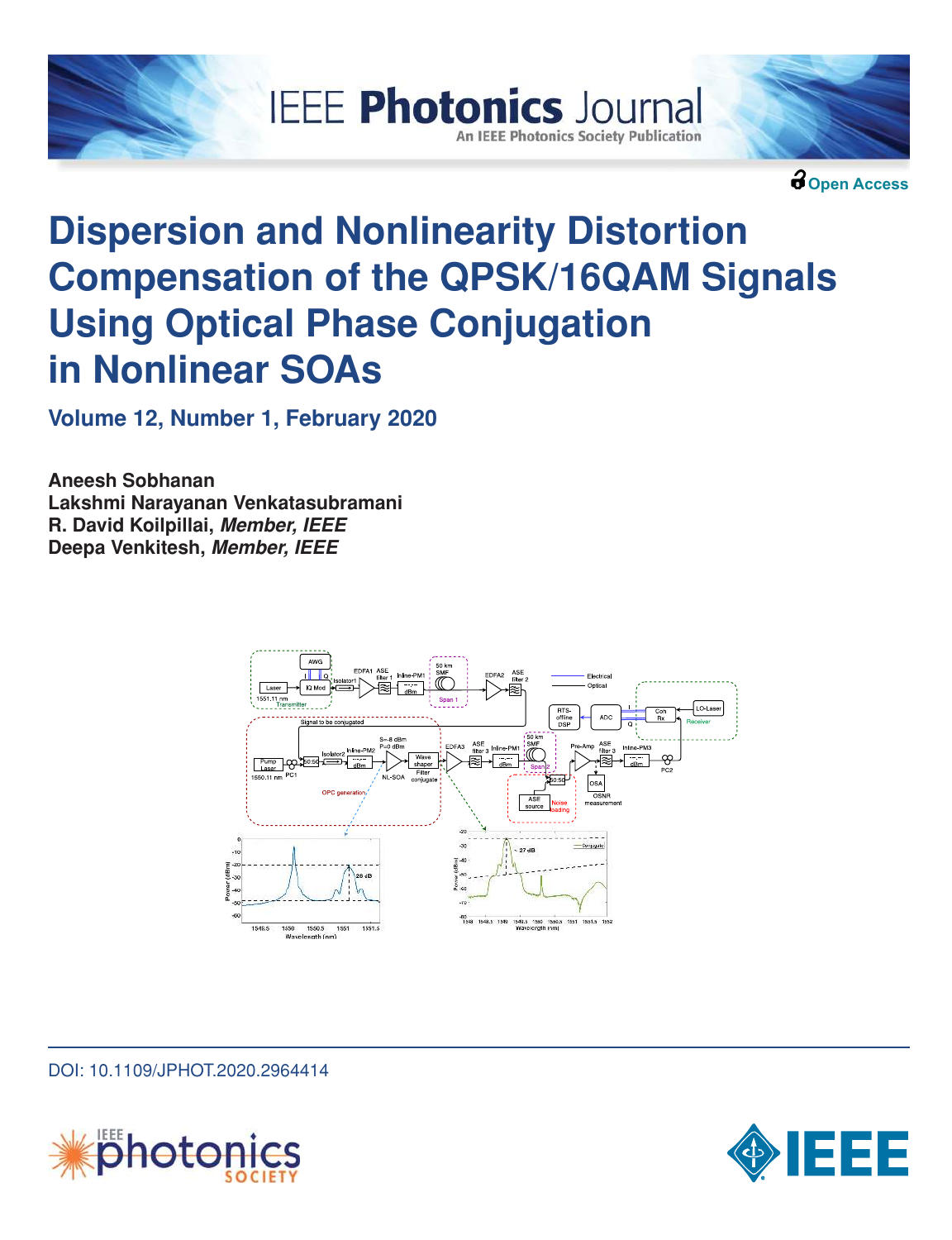# **Dispersion and Nonlinearity Distortion Compensation of the QPSK/16QAM Signals Using Optical Phase Conjugation in Nonlinear SOAs**

#### **Aneesh Sobhanan , Lakshmi Narayanan Venkatasubramani , R. David Koilpillai, Member, IEEE, and Deepa Venkitesh , Member, IEEE**

Department of Electrical Engineering, Indian Institute of Technology, Madras 600036, India

*DOI:10.1109/JPHOT.2020.2964414* This work is licensed under a Creative Commons Attribution 4.0 License. For more information, see *https://creativecommons.org/licenses/by/4.0/*

Manuscript received November 17, 2019; revised December 18, 2019; accepted January 2, 2020. Date of publication January 6, 2020; date of current version January 24, 2020. This work was supported in part by the Office of the Principal Scientific Adviser, Govt. of India, in part by the Department of Science and Technology, Govt. of India, in part by the Ministry of Electronics and Information Technology, Govt. of India, and in part by the Visvesvaraya PhD scheme, Govt. of India. Corresponding author: Deepa Venkitesh (e-mail: deepa@ee.iitm.ac.in).

**Abstract:** We experimentally demonstrate the simultaneous compensation of both dispersion and nonlinear effects in a 100 km optical fiber link using optical phase conjugation of a 21 GB aud QPSK and 16QAM signal with nonlinear SOAs. Error-free performance is recorded for a launched power of up to 12 dBm, without any digital signal processing to compensate for distortions due to chromatic dispersion and nonlinear effects in fiber. The performance is verified for operation across the C-band.

**Index Terms:** Optical phase conjugation, semiconductor optical amplifier.

## **1. Introduction**

Implementation of advanced modulation formats such as PM-QPSK and PM-16QAM has been possible in optical communication systems through efficient digital signal processing, typically at the receivers. The most commonly compensated impairments in such optical coherent communication links include phase noise of the transmitter and receiver lasers, frequency offset between the lasers, polarisation de-multiplexing, chromatic dispersion and clock recovery. In case of long fiber links, the overhead in digital signal processing (DSP) is the highest for chromatic dispersion compensation [1]. Nonlinear impairments in the fiber are typically avoided by controlling the optical power launched into the fiber. Even though advanced machine learning algorithms have been used in the recent past for nonlinearity compensation [2], the corresponding signal processing overheads are typically large. In this context, all-optical techniques - especially Optical Phase Conjugation (OPC) - with mid-span spectral inversion has proved to be effective in compensating for impairments induced by both dispersion and nonlinearity in fibers [3]–[7]. In addition, phase conjugation finds applications in time reversing the scattering processes for countering atmospheric turbulence and biological imaging in highly turbid samples [8]. Most of these demonstrations have used highly nonlinear fibers or periodically poled Lithium Niobate as the nonlinear medium - both of which require power levels, typically larger than 100 mW to initiate nonlinear effects. Nonlinear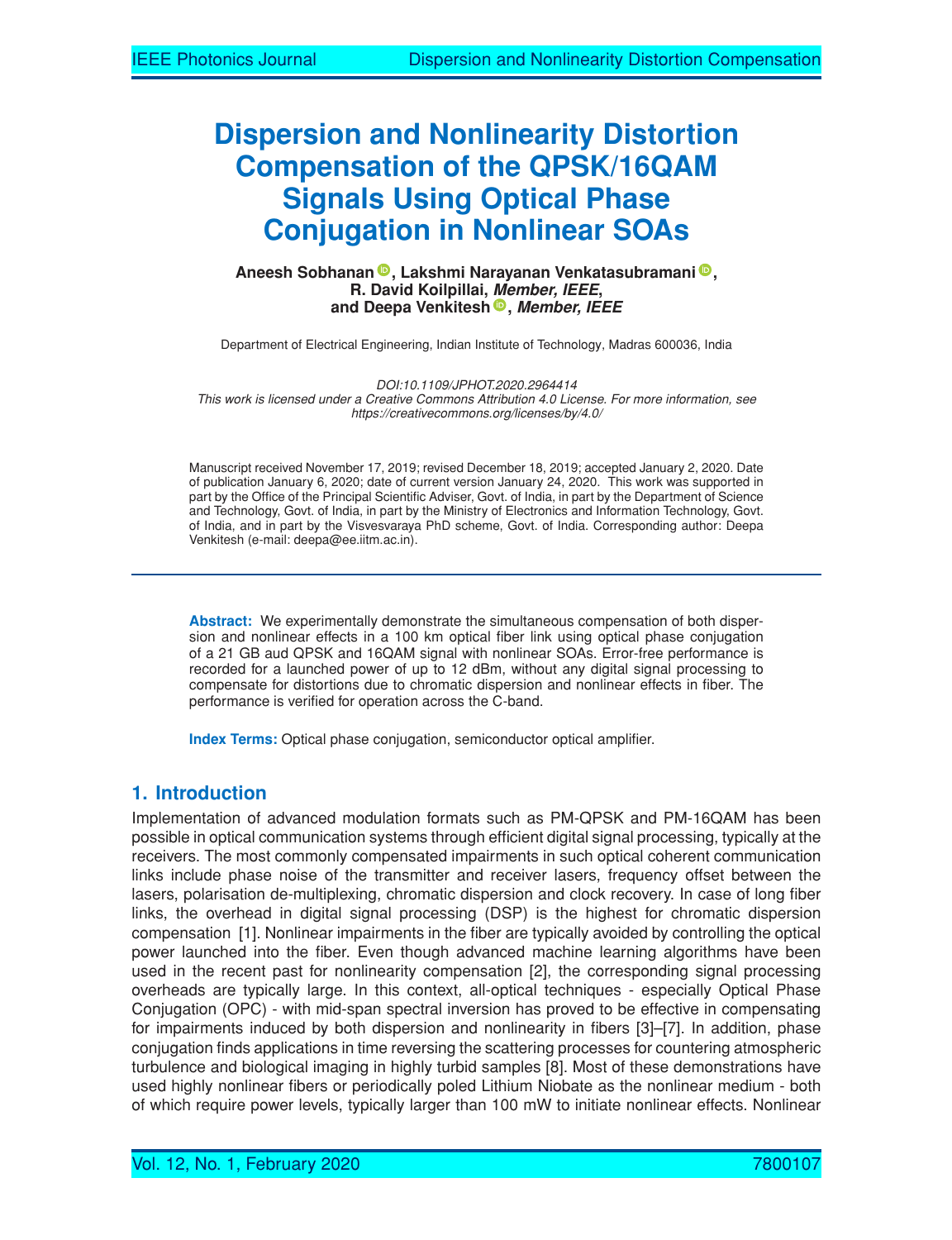semiconductor optical amplifiers (NL-SOAs)-on the other hand are compact and chip-integrable, where efficient nonlinear effects are observed even for pump power levels of  $\approx$ 0 dBm. These have been used in the past to demonstrate various optical signal processing functionalities such as wavelength conversion [9]. Demonstration of optical phase conjugation with SOAs are however limited to intensity modulated signals [10], [11]. The most commonly quoted deterrents for these applications are the nonlinear chirp and the noise figure introduced by the SOA. However, we recently presented an experimental demonstration of OSNR retention of conjugate and signal along with chirp-free amplification of the signal with QPSK modulation in the presence of saturating pump [12]. These results indicate that the nonlinear chirp introduced by the SOA may not offer a significant penalty in conjugate generation.

In this work we experimentally demonstrate the mid-span spectral inversion (MSSI)-aided nonlinearity and CD compensation of a 21 Gbaud QPSK and 16QAM signal, using a nonlinear SOA in a two-span link, with each span of length 50 km. The residual penalty due to the nonlinear chirp introduced by SOA is evaluated by measuring the BER as a function of optical signal to noise ratio (OSNR) at the receiver. The nonlinearity compensation is demonstrated by evaluating the performance of the link for different power levels launched in to the fiber. We believe this is the first demonstration of simultaneous dispersion and nonlinearity compensation using a nonlinear SOA for QPSK and 16QAM signals.

#### **2. Theory**

The mathematical analysis of OPC based Kerr nonlinearity and dispersion compensation is well established in literature [13]. The signal transmission through a nonlinear ( $\gamma$ ), dispersive ( $\beta_2$ ) and lossy  $(\alpha)$  medium is described by nonlinear Schrodinger equation (NLSE) given as,

$$
\frac{\partial A(z,t)}{\partial z} + \frac{i}{2} \beta_2 \frac{\partial^2 A(z,t)}{\partial t^2} - i \gamma |A(z,t)|^2 A(z,t) + \frac{\alpha}{2} A(z,t) = 0. \tag{1}
$$

Equation (1) shows the evolution of the complex envelope of the signal (A) through the first span of the fiber. Conjugate of the signal (A\*) is generated through OPC. The NLSE for the propagation of conjugate through the second span of the fiber can be written as,

$$
\frac{\partial A^*(z,t)}{\partial z} - \frac{i}{2}\beta_2 \frac{\partial^2 A^*(z,t)}{\partial t^2} + i\gamma |A^*(z,t)|^2 A^*(z,t) + \frac{\alpha}{2}A^*(z,t) = 0.
$$
 (2)

Note that the signs of the second and third terms in Eqn (1) are inverted for the propagation of conjugate. Thus, the dispersive and nonlinear phase accumulated in the first span can be compensated when the conjugate is transmitted through an equal length of the second span of fiber with identical  $\beta_2$  and  $\gamma$ , assuming identical launched powers [13]. The optical phase conjugate is generated using partially degenerate four wave mixing in SOA. Considering a signal at frequency  $\omega_s$  with line width  $\triangle\nu_s$ , and pump at frequency  $\omega_\rho$  with line width  $\triangle\nu_\rho$  are the input to the SOA, the conjugate at 2 $\omega_p - \omega_s$  is generated in the SOA with a line width of  $4\Delta\nu_p + \Delta\nu_s$  [14]. In addition, the SOA is expected to introduce nonlinear phase distortions depending on the bias current and the input power levels. Thus the optical phase conjugate generated in SOA is expected to have a penalty with respect to the back-to-back back signal performance due to the inherent phase distortion in SOA and the phase noise transfer during the OPC generation process. However, considering the compact size and the relatively smaller power levels required for conjugate generation, we proceed to demonstrate dispersion and non-linearity compensation with an SOA.

#### **3. Experimental Setup**

The schematic of the experimental set up to demonstrate dispersion and nonlinearity compensation with mid-span spectral inversion using SOA is shown in Fig. 1. A narrow-line laser of wavelength 1551.11 nm is modulated with 21 Gbaud QPSK using an IQ modulator driven by an arbitrary wave generator (AWG, 64 GSa/s). The modulated signal is fed to the first span of standard single mode fiber (G.652D) of length 50 km through an erbium doped fiber amplifier (EDFA1) and an in-line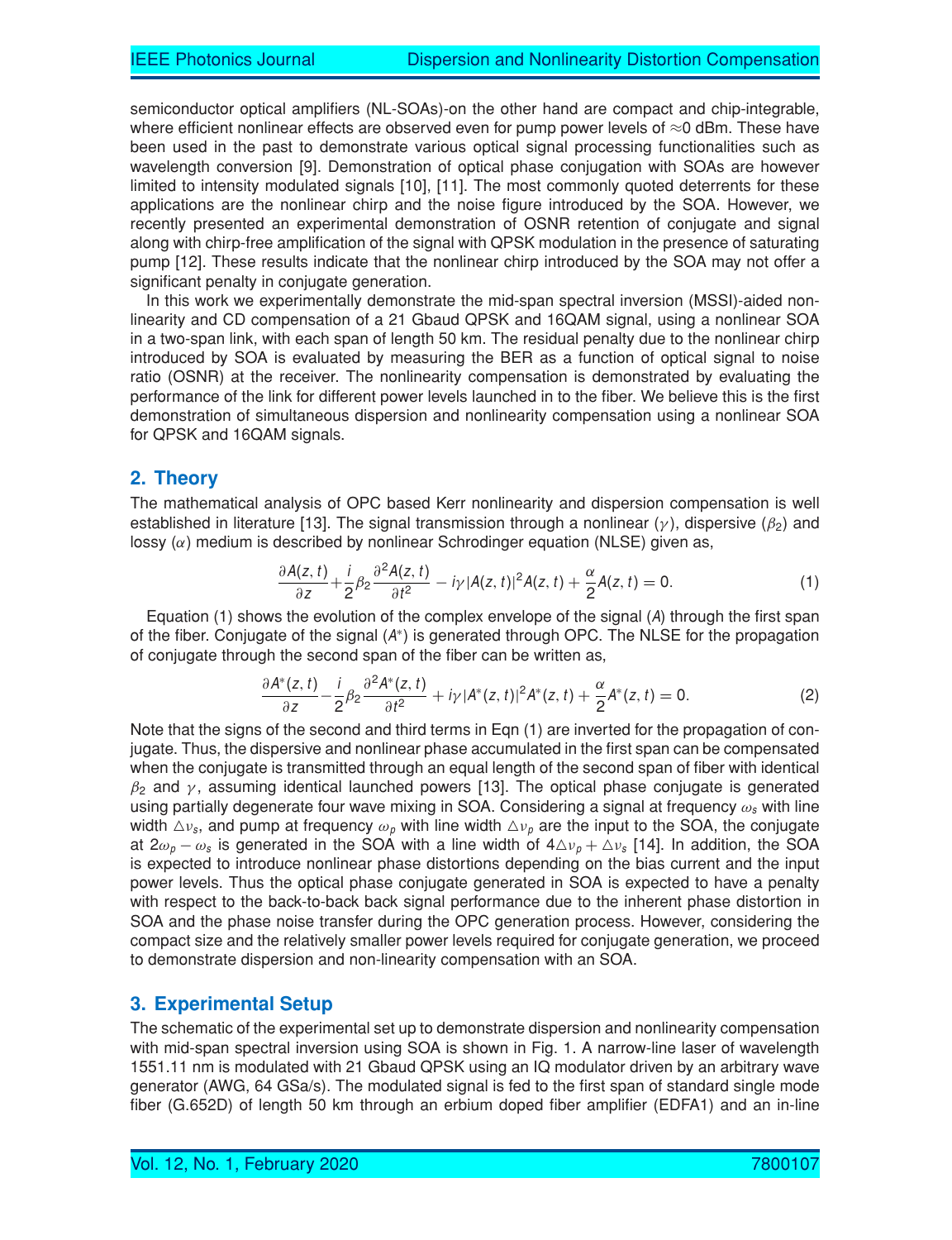

Fig. 1. Schematic of the experimental setup to demonstrate dispersion and nonlinearity compensation using mid-span spectral inversion with a nonlinear SOA. Spectra at the input and filtered conjugate output are shown as insets for reference.

power monitor (PM) such that the average power at the input of the first span is maintained at 0 dBm. The signal power launched into the OPC stage is maintained at −8 dBm, by appropriately amplifying it through EDFA2. The pump laser at wavelength 1550.11 nm (corresponding to a pump-signal detuning of 125 GHz) with 0 dBm power is used to saturate the NL-SOA and initiate the four wave mixing processes in the SOA. The nonlinear SOA used in our experiments has an output saturation power of 11.5 dBm and a carrier recovery time of 25 ps. The phase conjugate is generated at 1549.11 nm due to the partially degenerate four-wave mixing (FWM) process. The spectra at the input, output of SOA and after filtering is shown as insets in Fig. 1 for reference. The phase conjugate is filtered, amplified using EDFA3 and is fed to second span of a similar G.652D fiber of length 50 km. The OSNR of the signal/conjugate is controlled by introducing ASE noise from an EDFA at the coherent receiver.

The received signal is further digitized using a real-time scope (80 GSa/s). The digitized output is post-processed using off-line DSP, and the specific algorithms used are discussed in later sections. For the C-band experiment, both the signal and the pump wavelength are swept over C-band while maintaining the detuning of 125 GHz between them.

## **4. Results and Discussion**

Figure 2(a) shows the BER performance as a function of OSNR for a different operating conditions. The "b2b signal," (shown as points with open red circles) represents the performance of the modulated signal without including the fiber and OPC stage; these results are further used as reference to calculate the OSNR penalty. The sequence of DSP algorithms used for post processing are: frequency offset compensation using the periodogram technique, phase noise correction using the Decision-Directed Least Mean Squares (DD-LMS) algorithm [15], followed by clock recovery and demodulation [16]. The signal is now fed to the OPC stage and the BER performance of the conjugate is studied as a function of OSNR of the conjugate. These results are shown as blue open circles with the legend "b2b-OPC". The off-line DSP algorithms used is the same as before, and the BER is estimated with respect to the conjugate data in this case.

Figure 2(a) shows a penalty of about 1 dB for "b2b-OPC" with respect to the back-to-back case because of (a) phase noise transfer from the pump laser, inherent to the degenerate mixing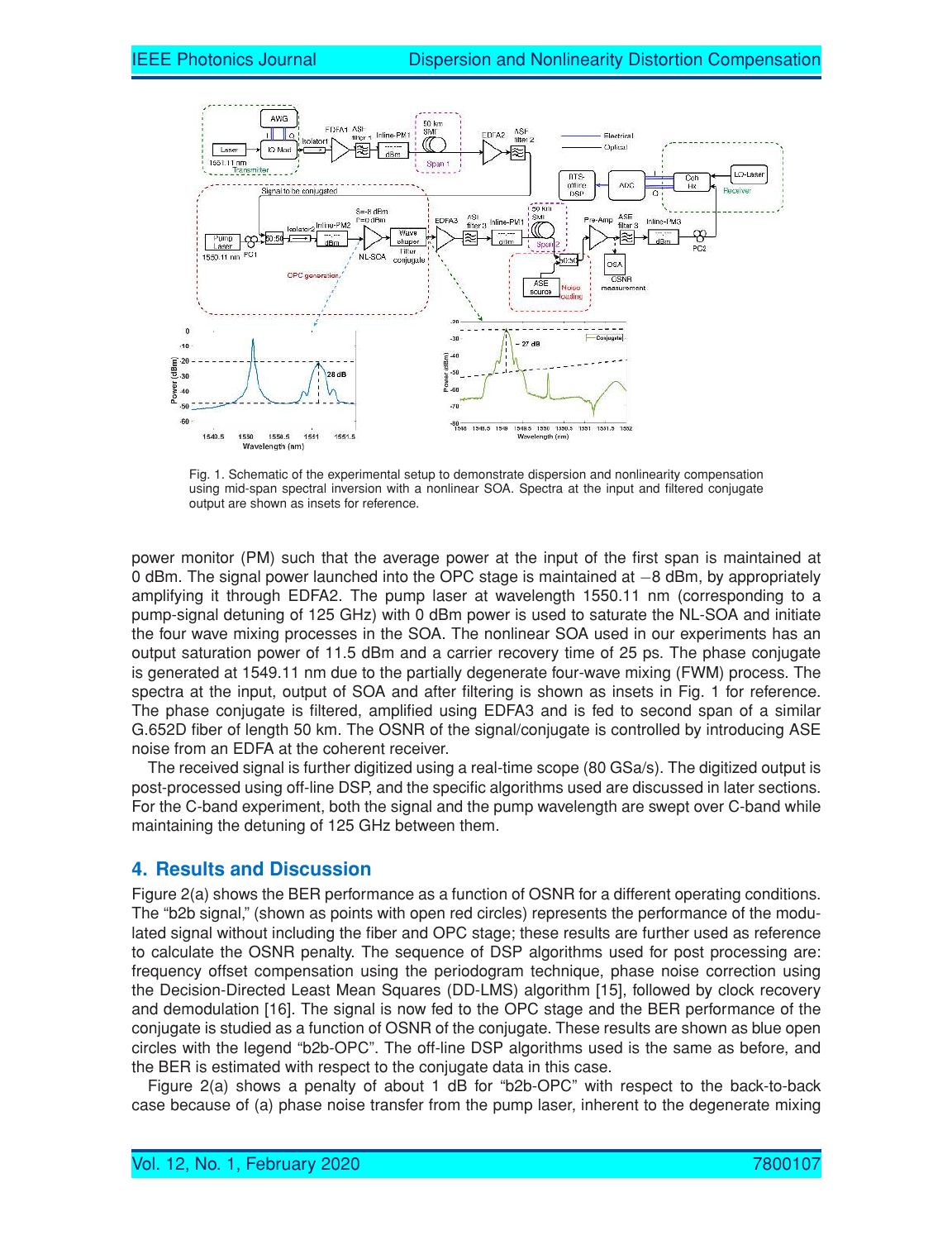

Fig. 2. (a) BER performance as a function of different OSNR values for 40 Gbps QPSK signal- b2b: back-to-back performance without the 100 km link. (b) 21 GBaud QPSK signal Constellation after 50 km for an OSNR of 27 dB for both without digital CD compensation (BER  $= 0.5$ , fails in proper demodulation), and with digital CD compensation ( $BER = 0$ ).

process [17] and (b) due to the inherent nonlinear phase distortion in SOA. The performance of the system with 100 km fiber is now ascertained without OPC and are shown in open diamonds in red. In addition to phase noise compensation and frequency offset correction the off-line DSP in this case also includes dispersion compensation using frequency domain equalization [1]. These results are identical to that of the back-to-back case since the dispersion introduced by the fiber is fully compensated by DSP.

The total ISI in a 50 km link is about 6 symbols while it is about 12 symbols in a 100 km link. Note that, even in case of 50 km, the data cannot be demodulated without applying a dispersion compensation algorithm. Fig. 2(b) shows the constellation of 21 Gbaud QPSK signal at the output of 50 km fiber for an OSNR of 27 dB for the case (a) without digital CD compensation algorithm (b) with digital CD compensation. It is evident that ISI corresponding to even 6 symbols leads to a significant distortion. Thus, SOA-based OPC indeed has a significant role to play even when the ISI is as small as 12 symbols (6 symbols from first fiber span and 6 symbols from next fiber span).

We now include the OPC stage in the mid-span, where the signal after one span is launched at the input of the nonlinear SOA, along with a CW pump of power 0 dBm, with a detuning of 1 nm with respect to the signal. A conjugate conversion efficiency of -3 dB is obtained. The conjugate is further propagated through the second span, and it is expected that the phase accumulated in the signal due to chromatic dispersion will be compensated in the conjugate wavelength at the end of the second span. The off-line DSP in this case does not include dispersion compensation. BER performance is ascertained as a function of conjugate OSNR, and we find a penalty of less than 1.5 dB (at FEC limit BER) with respect to the "b2b-OPC" case. This additional penalty is potentially due to the nonlinear chirp accumulated in the SOA. An overall penalty of  $<$ 2.5 dB is observed with respect to the back-to-back case. This OSNR penalty can be potentially compensated by launching larger power into the system. However, this may increase the nonlinear penalties. We now proceed to evaluate the resilience of nonlinearities to the SOA-based OPC generation system.

The power launched into each span is now increased in steps of 2 dBm, and the performance of the system is evaluated for the case without OPC and with OPC. Care is taken to ensure that the launched power in each span is identical, while the signal power at the input of the OPC stage is maintained at −8 dBm. The pump power is maintained at 0 dBm in all cases. The EVM is found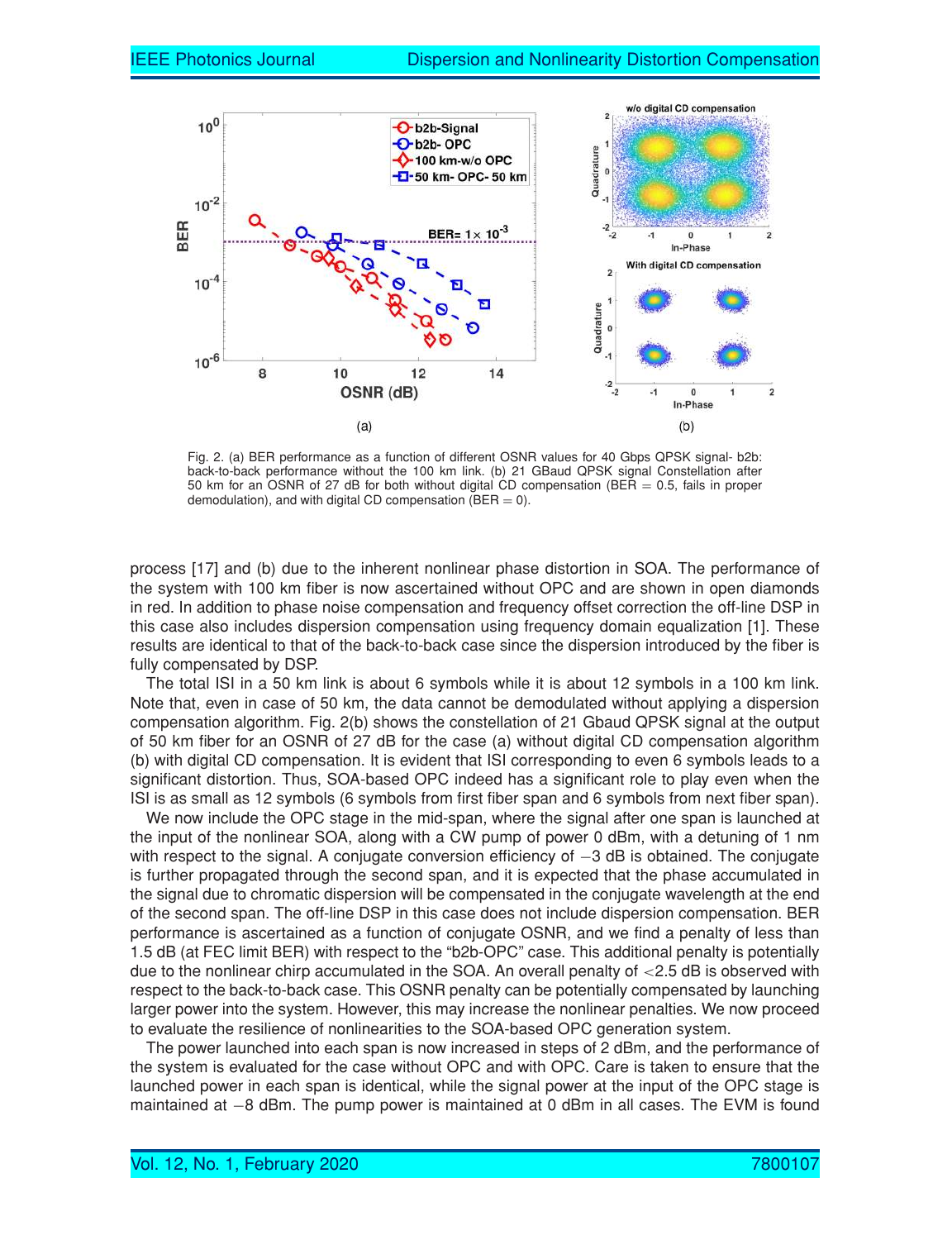

Fig. 3. EVM as a function of input launch power to each 50 km fiber span, in the presence and absence of OPC (a) 40 Gbps QPSK and (b) 80 Gbps 16 QAM.

out for both cases and shown as a function of power launched in each span. We carry out this experiment for both QPSK and 16QAM modulations with corresponding data rates of 40 Gbps and 80 Gbps and the results are shown in Fig. 3(a) (a) and 3(b) (b) respectively.

Drop in EVM with the increase in the power per span is due to a corresponding increase in the OSNR at the input. The drop is more evident in 16-QAM case (Fig. 3(b)) as the phase margin of the 16QAM format (16.9<sup>0</sup>) is much smaller compared to the QPSK format (45<sup>0</sup>) [18] and is more sensitive to even the smaller variation of OSNR. As the input power increases further, the nonlinear distortions would result in an increase in EVM, as indicated in Fig. 3(a) and 3(b). In the presence of OPC, the power at which the EVM starts to degrade is larger, indicating the nonlinear tolerance of the system.

As expected, for smaller values of input powers, the performance of the OPC system is poorer for both QPSK and 16QAM, which is primarily due to the phase noise transfer from the pump and the nonlinear chirp due to the SOA. The largest penalty in the smallest launch power (−4 dBm) can be also attributed to the lower conversion efficiency and the lower output OSNR of the optical phase conjugate at lower input signal OSNR even though the input signal to SOA is maintained at −8 dBm. For QPSK and QAM signals, however, the EVM is maintained constant (14% for QPSK and 9.5% for 16QAM within 0.5% change) up to 8 dBm launch power. The data is retrieved with 0 BER for QPSK and below FEC limit for 16QAM signals even at a launch power of 12 dBm when OPC is used in the link. For the system without OPC, the EVM penalty starts increasing significantly for input power levels of larger than 8 dBm due to nonlinear effects introduced in the fiber. The nonlinear effects accumulated by the signal in the first span is compensated by the conjugate propagation in the second span, thereby providing reduced penalties even at larger input power levels. To emphasize the results, QPSK constellations at 12 dBm launch power for both with and without OPC systems are shown in Fig. 3(a). The BER is increased to 6.4  $\times$  10<sup>-2</sup>, which is above FEC limit when system has no OPC, whereas the system gives error free performance when OPC is included. We thus prove that, even though the SOA-based OPC has an OSNR penalty of 2.5 dB, the same can be easily compensated using larger input power levels. We additionally observe that the link distances can be extended further since a power level of even up to 12 dBm can be launched into the fiber. Note that even an input power of 12 dBm per span has not resulted in an EVM corresponding to the FEC limit. Referring to Fig. 3(a) and 3(b), considering an EVM of 20 % for QPSK (and 10 % for 16QAM), the power margin with OPC is found to be 4 dB (and 2 dB for 16QAM). This power margin between the cases with OPC and without OPC could be slightly higher if the total mid span length is higher (say 500 km each) as the nonlinear distortion increases with length. This can be further experimentally ratified in long-haul systems.

We now proceed to evaluate the performance of the SOA-based OPC across the C-band. Fig. 4, shows the EVM evaluated for both QPSK and 16 QAM signals in a 100 km link when the launch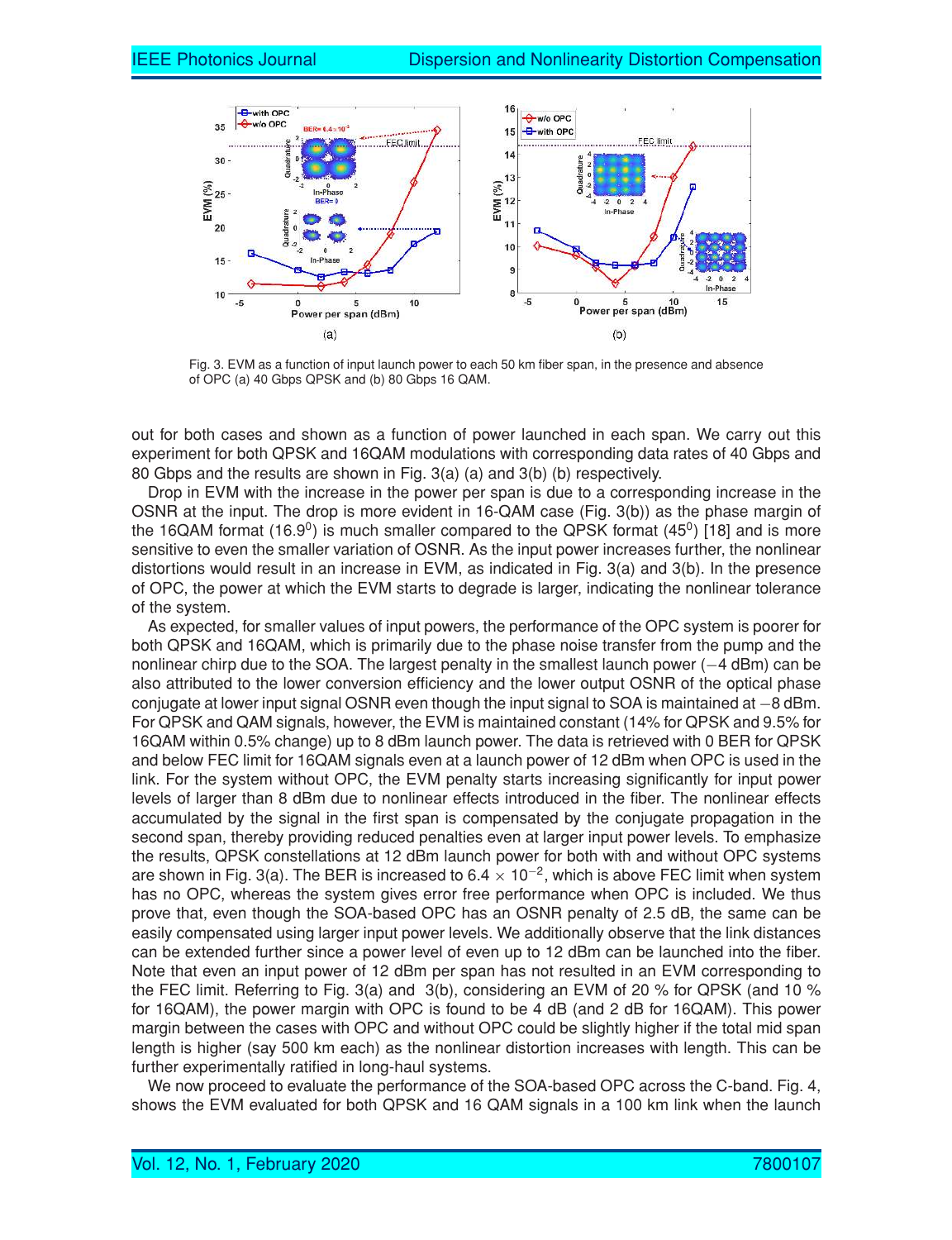

Fig. 4. EVM throughout the C-band when OPC is used in the link with a per span launch power of 10 dBm (a) 40 Gbps QPSK and (b) 80 Gbps 16QAM.

power per span is 10 dBm each throughout the C-band. For QPSK, the EVM is around 16% throughout the C-band and for 16 QAM it is 10% with a  $\pm$ 1% variance. However, all the points in the Fig. 4(a) has an error free performance, and the points in the Fig. 4(b) has BER below FEC limit. Thus the OPC generation and its utility for impairment compensation using nonlinear SOA for entire C-band is experimentally demonstrated successfully.

## **5. Conclusion**

We have experimentally demonstrated the feasibility of nonlinear SOA as a medium for optical phase conjugation process. Using OPC in NL-SOA a simultaneous compensation of nonlinearity and chromatic dispersion is achieved with a performance improvement which gives an error free performance up to 12 dBm launch power. The SOA-based OPC has a penalty of around 2.5 dB in a link operating in the linear regime. The phase noise transfer in OPC generation and the nonlinear phase distortion in SOA are the major performance degrading factors. An independent study has been carried out to reduce this phase distortion from the nonlinear SOAs during the conjugation process. However, by launching larger power, overall increase in reach can be obtained, and that too without any digital signal processing for dispersion and nonlinearity compensation. This scheme can be further extended to polarization multiplexed configuration based on the polarization insensitive implementation reported in [19]. We also demonstrate conjugate generation in the entire C-band with the SOA, and hence the results presented in this paper provides a pathway for all-optical dispersion compensation and nonlinearity compensation for a practical link, using compact and energy efficient nonlinear SOA. Even though the demonstration in this paper is limited to 100 km link we do not expect any change in penalty with the use of NL-SOA in a long-haul link, so long as SOA-OPC stage is placed in the mid-span. Compared to other optical signal processing media such as HNLF, PPLN, Silicon waveguide which consume several Watts of optical pump power for efficient conjugate generation, SOA requires only <1 dBm pump power for a good conversion efficiency. The consequent reduction in the energy per bit for achieving the nonlinear operation and its compact implementation are compelling reasons to use SOAs as an attractive choice for optical signal processing applications.

#### **Acknowledgment**

The authors would like to thank Sterlite Technologies for providing the fiber and K. Vijay and Anirudh.V for fruitful technical discussions.